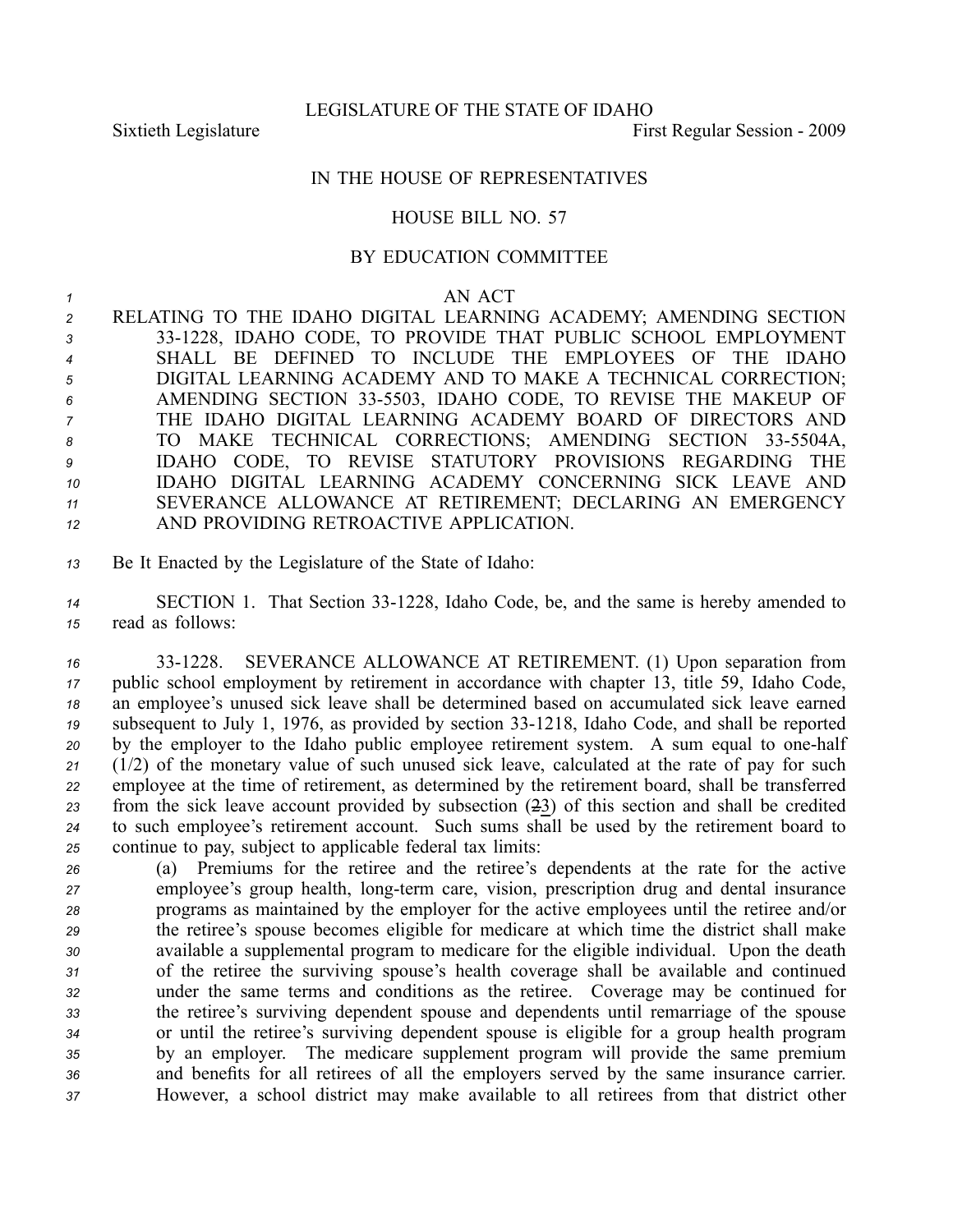*<sup>1</sup>* benefits in addition to the medicare supplement program and the retiree or the district *<sup>2</sup>* shall pay for such additional benefits.

*<sup>3</sup>* (b) Premiums at the time of retirement for the retiree for the life insurance program *<sup>4</sup>* maintained by the employer which may be reduced to <sup>a</sup> minimum of five thousand dollars *<sup>5</sup>* (\$5,000) of coverage.

 (2) The retiree may continue to pay the premiums for the health, accident, dental and life insurance to the extent of the funds credited to the employee's account pursuan<sup>t</sup> to this section and when these funds are expended the premiums may be deducted from the retiree's allowance. Upon <sup>a</sup> retiree's death, any unexpended sums remaining in the retiree's account shall revert to the sick leave account. If funds are not available for paymen<sup>t</sup> by the Idaho public employee retirement system from the retiree's surviving dependent spouse's allowance, the insurance carrier shall implement <sup>a</sup> direct billing procedure to permit the retiree's surviving spouse to continue coverage.

 (3) Each employer shall contribute to <sup>a</sup> sick leave account maintained by the public employee retirement system in trust exclusively for the purpose of the provisions of this section. The retirement board shall serve as trustee of the trust and shall be indemnified to 17 the same extent as provided in section 59-1305, Idaho Code. Assets in the trust shall not be assignable or subject to execution, garnishment or attachment or to the operation of any bankruptcy or insolvency law. The rate of such contribution each pay period shall consist of <sup>a</sup> percentage of employees' salaries as determined by the board, and such rate shall remain in effect until next determined by the board. Any excess balance in the sick leave account shall be invested, and the earnings therefrom shall accrue to the sick leave account excep<sup>t</sup> the amount required by the board to defray administrative expenses. Assets of the trust may be commingled for investment purposes with other assets managed by the retirement board. All moneys payable to the sick leave account are hereby perpetually appropriated to the board, and shall not be included in its departmental budget.

*<sup>27</sup>* (4) For purposes of this section public school employment shall be defined to include *<sup>28</sup>* the employees of the Idaho digital learning academy, and to permit inclusion of employees of *<sup>29</sup>* organizations funded by school districts or of contributions of employees of school districts.

- 30 SECTION 2. That Section 33-5503, Idaho Code, be, and the same is hereby amended to *<sup>31</sup>* read as follows:
- *<sup>32</sup>* 335503. ACADEMY BOARD OF DIRECTORS. (1) There is hereby created an *<sup>33</sup>* academy board of directors which shall be responsible for the development and oversight of the *<sup>34</sup>* Idaho digital learning academy.
- *<sup>35</sup>* (2) The academy board of directors shall be comprised of eight (8) voting members and *<sup>36</sup>* one (1) nonvoting member as follows:
- *<sup>37</sup>* (a) Three (3) members shall be superintendents, each elected to <sup>a</sup> three (3) year term *<sup>38</sup>* and each representing two (2) educational classification regions as established by the *<sup>39</sup>* state board of education. One (1) superintendent shall be elected from among the *<sup>40</sup>* superintendents in regions one and two on <sup>a</sup> rotating term basis between the two (2) *<sup>41</sup>* regions; one (1) superintendent shall be elected from among the superintendents in *<sup>42</sup>* regions three and four on <sup>a</sup> rotating term basis between the two (2) regions; and one (1) *<sup>43</sup>* superintendent shall be elected from among the superintendents in regions five and six on *<sup>44</sup>* <sup>a</sup> rotating term basis between the two (2) regions;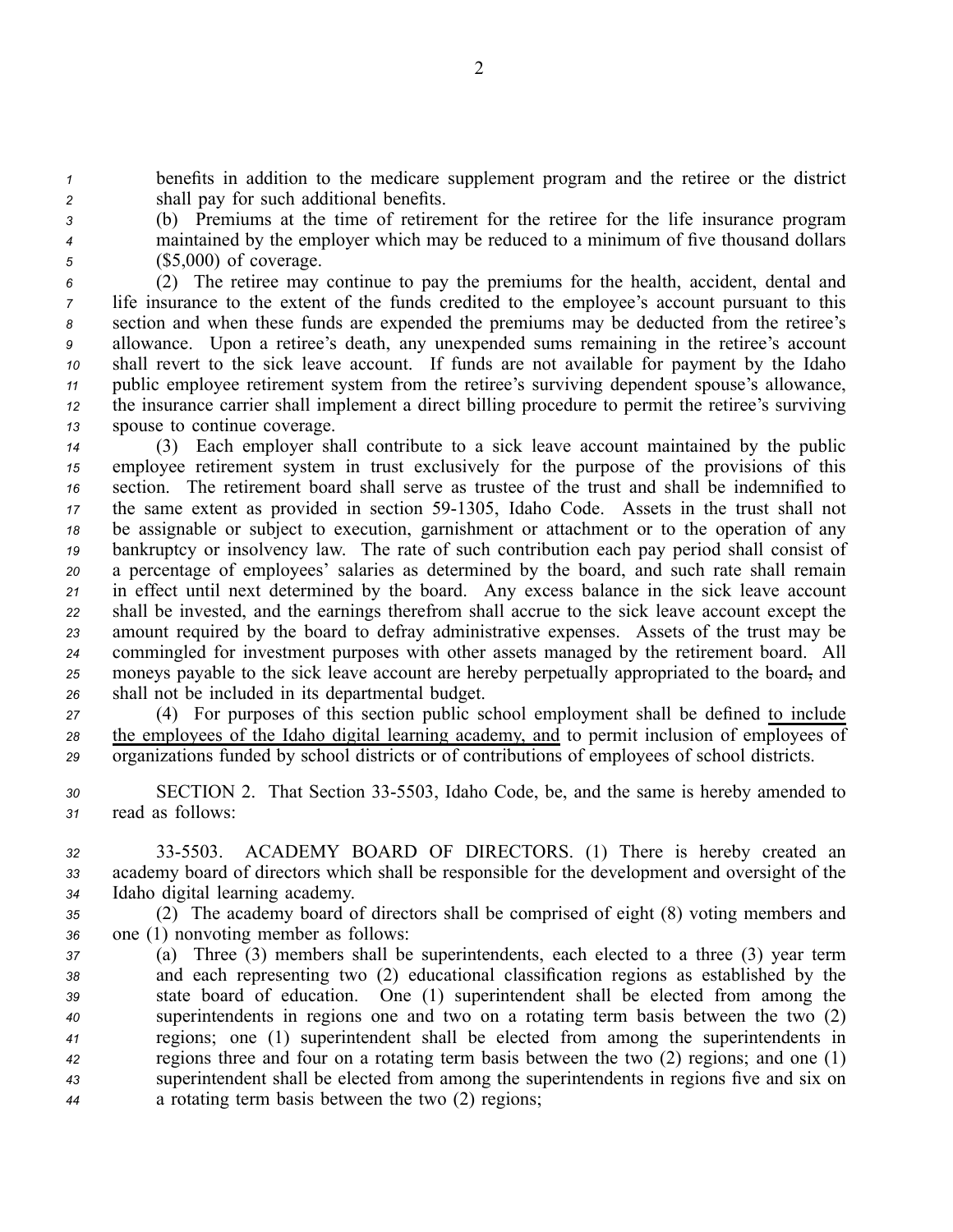*<sup>1</sup>* (b) Two (2) members shall be high school principals, each elected to <sup>a</sup> three (3) year

- 2 term by the governing body of the Idaho association of secondary school administrators; *<sup>3</sup>* (c) Two (2) members shall be citizens atlarge who are not professional educators,
- *4* appointed by the members of the academy board, each to a term of three (3) years; and
- 

 (d) The state superintendent of public instruction shall be <sup>a</sup> voting member and shall serve concurrently with the term of office to which the state superintendent is elected; and (e) One (1) member shall be an ex officio, nonvoting member appointed by the academy board of directors to serve as secretary to the academy board.

 (3) For purposes of establishing staggered terms of office, the initial term of office for the superintendent position representing educational classification regions one and two shall be one (1) year, and thereafter shall be three (3) years. The initial term of office for the superintendent position representing educational classification regions three and four shall be two (2) years, and thereafter shall be three (3) years. The superintendent position representing educational classification regions five and six shall be three (3) years. The initial term of office for one (1) high school principal position shall be one (1) year and thereafter shall be three (3) years, and the initial term of office for the other high school principal position shall be two (2) years and thereafter shall be three (3) years. The initial term of office for one (1) member at-large shall be one (1) year and thereafter shall be three (3) years, and the term of office for the other member at-large shall be three (3) years.

*<sup>20</sup>* (4) No voting member shall serve for more than two (2) consecutive full terms. *<sup>21</sup>* Members of the board who are appointed to fill vacancies which occur prior to the expiration of *<sup>22</sup>* <sup>a</sup> former member's full term shall serve the unexpired portion of such term.

*<sup>23</sup>* (5) The board shall meet in person at least three (3) times annually; none of these three *<sup>24</sup>* (3) meetings shall be conducted by telephone or video conferencing.

*<sup>25</sup>* SECTION 3. That Section 335504A, Idaho Code, be, and the same is hereby amended *<sup>26</sup>* to read as follows:

 335504A. GOVERNMENTAL ENTITY – LIABILITY – INSURANCE. (1) The Idaho digital learning academy shall be <sup>a</sup> governmental entity as provided in section 335502, 29 Idaho Code. For the purposes of section 59-1302(15), Idaho Code, the Idaho digital learning academy created pursuan<sup>t</sup> to this chapter shall be deemed <sup>a</sup> governmental entity. Pursuant to the provisions of section 633622O, Idaho Code, sales to or purchases by the Idaho digital learning academy are exemp<sup>t</sup> from paymen<sup>t</sup> of the sales and use tax. The Idaho digital learning academy, its employees and its board of directors are subject to the following provisions in the same manner as <sup>a</sup> traditional public school and the board of trustees of <sup>a</sup> school district:

- *<sup>35</sup>* (a) Sections 181351 through 181362, Idaho Code, on bribery and corrup<sup>t</sup> influence, 36 except as provided by section 33-5204A(2), Idaho Code;
- *<sup>37</sup>* (b) Chapter 2, title 59, Idaho Code, on prohibitions against contracts with officers;
- *<sup>38</sup>* (c) Chapter 7, title 59, Idaho Code, on ethics in government;
- *<sup>39</sup>* (d) Chapter 23, title 67, Idaho Code, on open public meetings; and
- *<sup>40</sup>* (e) Chapter 3, title 9, Idaho Code, on disclosure of public records;
- 41 (f) Section 33-1216, Idaho Code, on sick and other leave;
- $\overline{(g)}$  Section 33-1217, Idaho Code, on accumulation of unused sick leave;
- $\overline{h}$  (h) Section 33-1218, Idaho Code, on sick leave in excess of statutory minimum amounts; *<sup>44</sup>* and
- *<sup>45</sup>* (i) Section 331228, Idaho Code, on severance allowance at retirement.